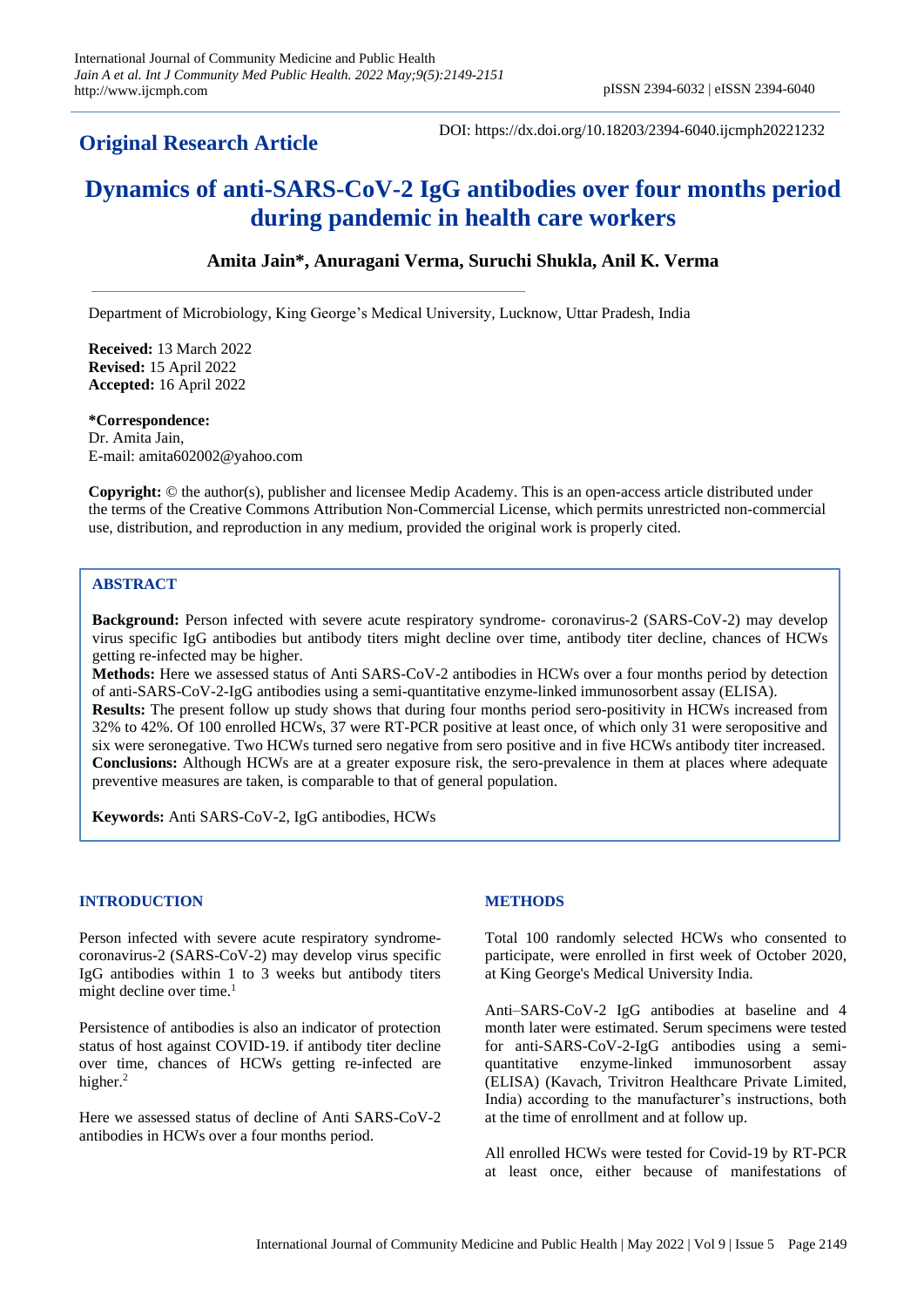Covid-19's clinical symptom or during screening done for all HCWs in 2nd week of September 2020, as a hospital policy. All the participants were interviewed to collect clinical history of COVID-19 related symptoms.

#### **RESULTS**

Sero-positivity changed from 32% at baseline (32/100) to 42% (42/100) after period of 4 months. Of 100 enrolled HCWs, 37 were RT-PCR positive at least once, of which only 31 were seropositive and six were seronegative. Of 63 RT-PCR negative individuals, one was seropositive. The flow chart shows details of test results.

Total 32 (%) HCWs were seropositive in October 2020. Upon repeat serological testing after 4 months, of these

32 participants, eight participants (25%) showed no change in OD value and five (15.62%) participants showed increase in OD value. Total 17/32 (53.12%) participants showed a decline in antibody response indicated by lower OD value. Two of 32 (6.25%) participants became sero-negative. Both these participants did not report COVID-19 related symptoms during observation period. Sixty-eight out of 100 participant were negative at baseline visit. Of these 12 (17.64%) participants developed detectable IgG antibodies to SARS-CoV2, whereas 56 (82.35%) participants remained sero-negative. Of 12 seropositive participants, three reported RT-PCR positivity during follow up period but remaining 9 participants never complained of COVID-19 symptoms, hence were not offered RT-PCR test for SARS-CoV2.



**Figure 1: The flow chart showing Sero-positivity status of Health Care Workers at the time of enrollment and after four months.**